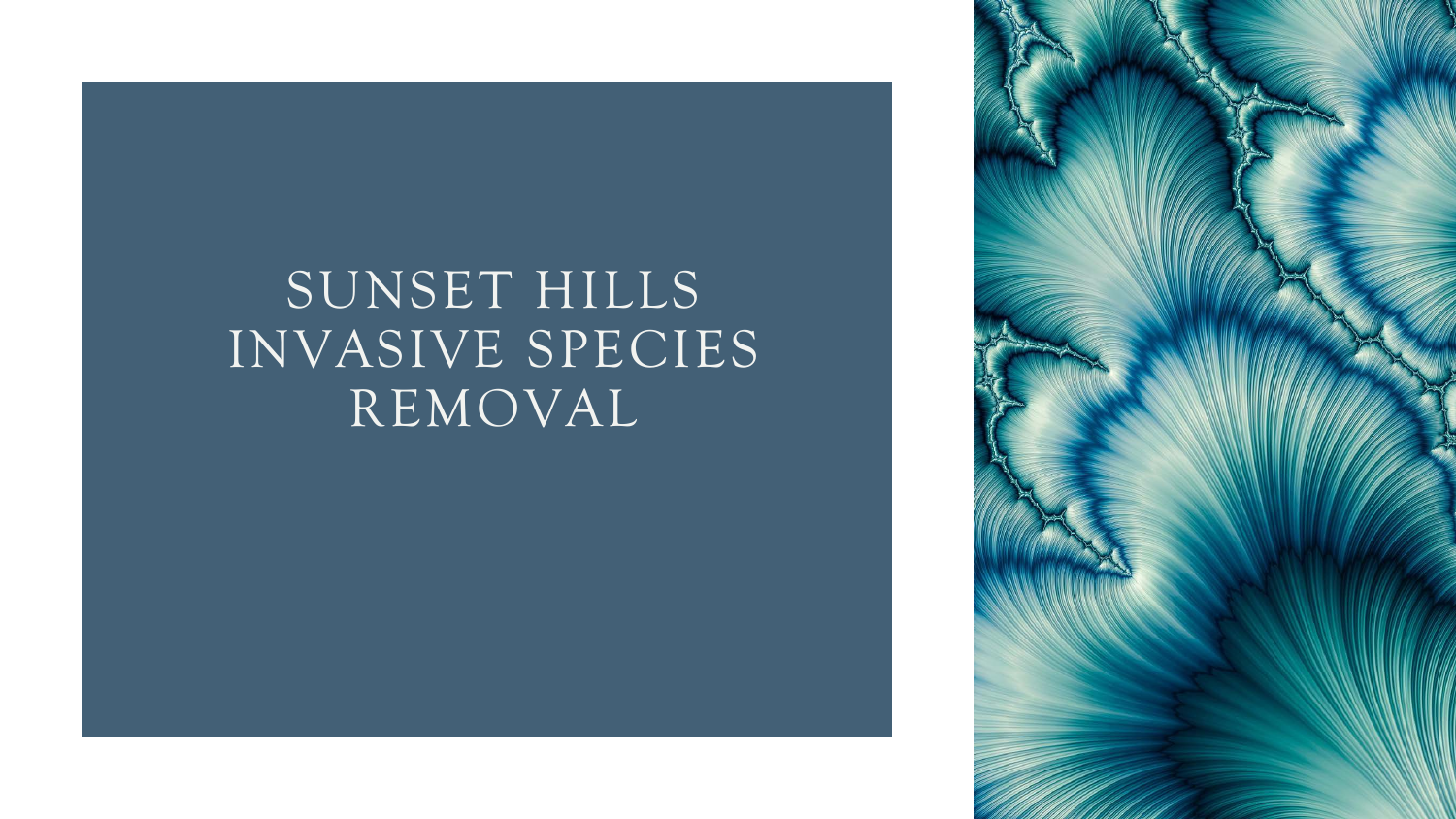#### THE IMPORTANCE OF INVASIVE SPECIES REMOVAL

- Preserve the park as a natural area.
- Encourage growth of species that provide habitat and food to insects, birds, and other animals that live and travel through the park.
- Fundraising efforts along with partnership with Greensboro Beautiful to replant
- Previous contributions to park maintenance of invasive species on a smaller scale has not been successful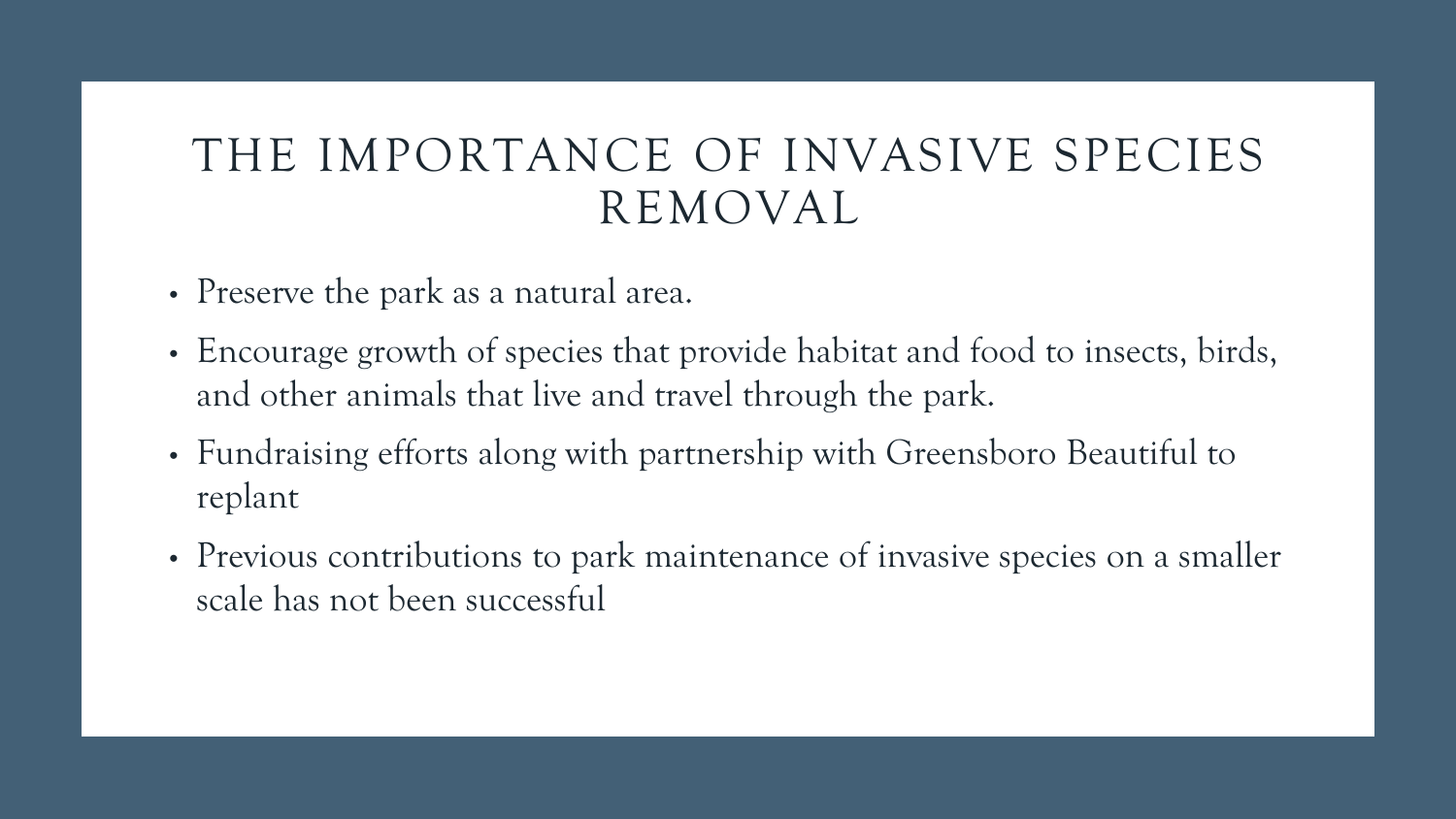- Large scale removal of invasive plants as well as the poison ivy growing in the park.
- A few days in May/June (woody and shrub)
	- A few days in Aug/Sept (herbaceous)
- Park closure during workdays
- City of Greensboro has approved (waiting on final liability release signature)
- Greensboro Beautiful will handle fund management and sponsor in the replanting effort
- Contracted with a specialist in invasive species removal. Business has all licenses to use the correct pesticides in a natural stream area. The proprietor also serves on the NC Invasive Plant Council and is in the field daily.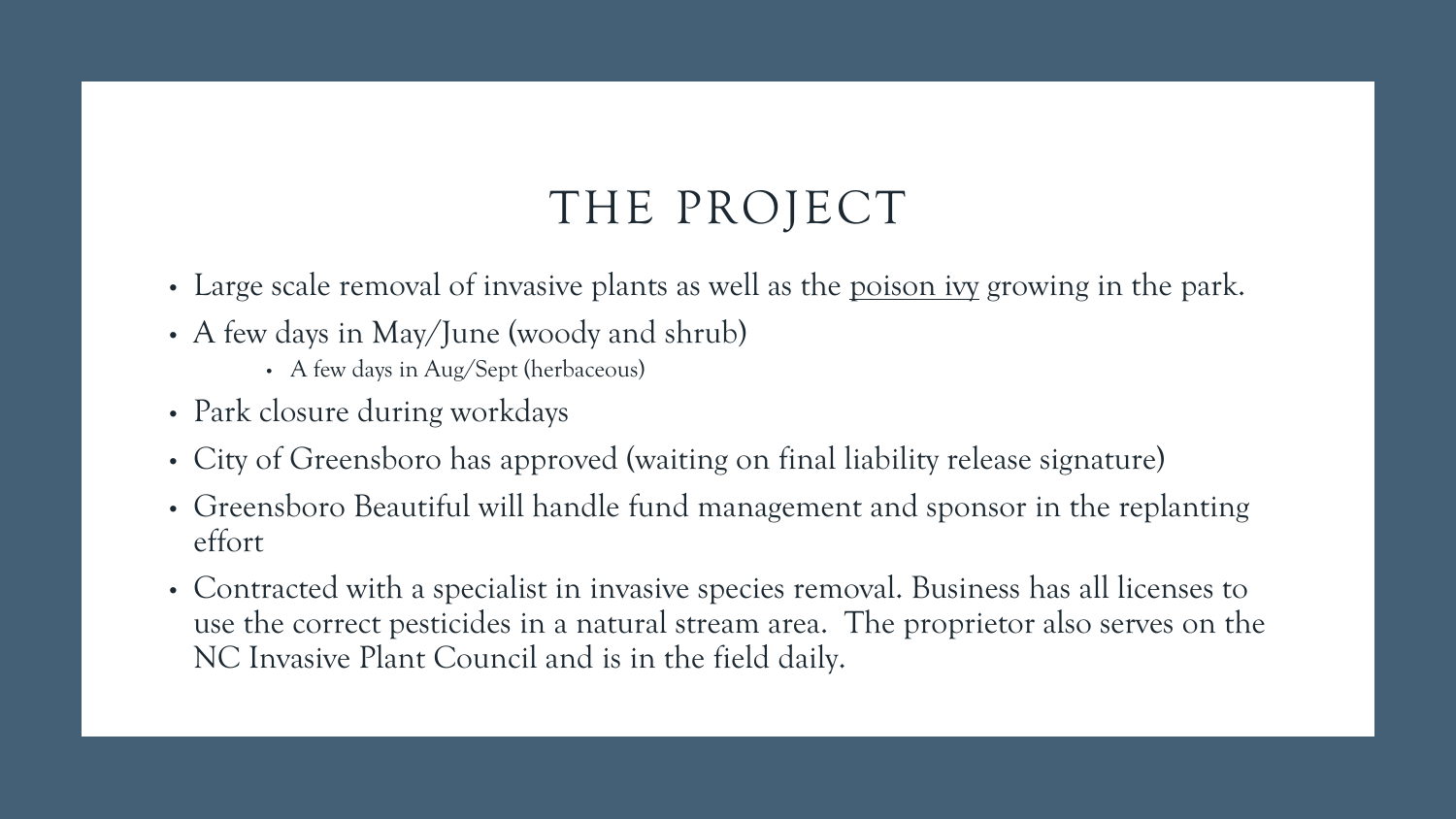- **Area 1 - Berkeley St to Market St to Madison Avenue**
- This area encompasses two blocks and will take 1 day to accomplish removal of invasives along the stream. We will remove all invasive trees, shrubs and vines, treat the stumps and chip the material on site.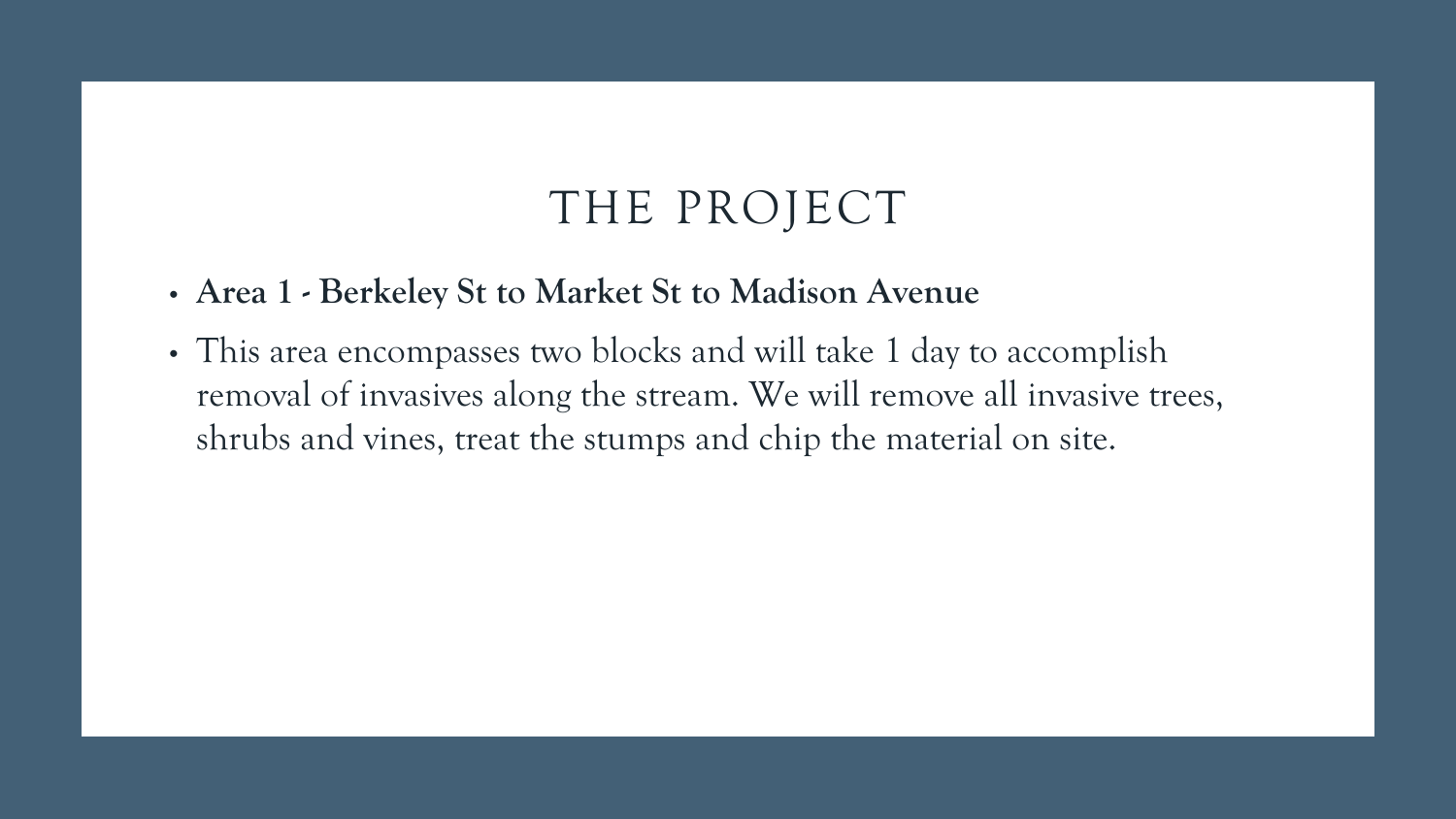#### • **Area 2 - Madison Avenue to Rolling Rd**

• This is the area along the tennis court and it also has a couple of larger natural areas involved. This area is likely to take 1.5 days to complete. We will remove all invasive trees, shrubs and vines, treat the stumps and chip the material on site.